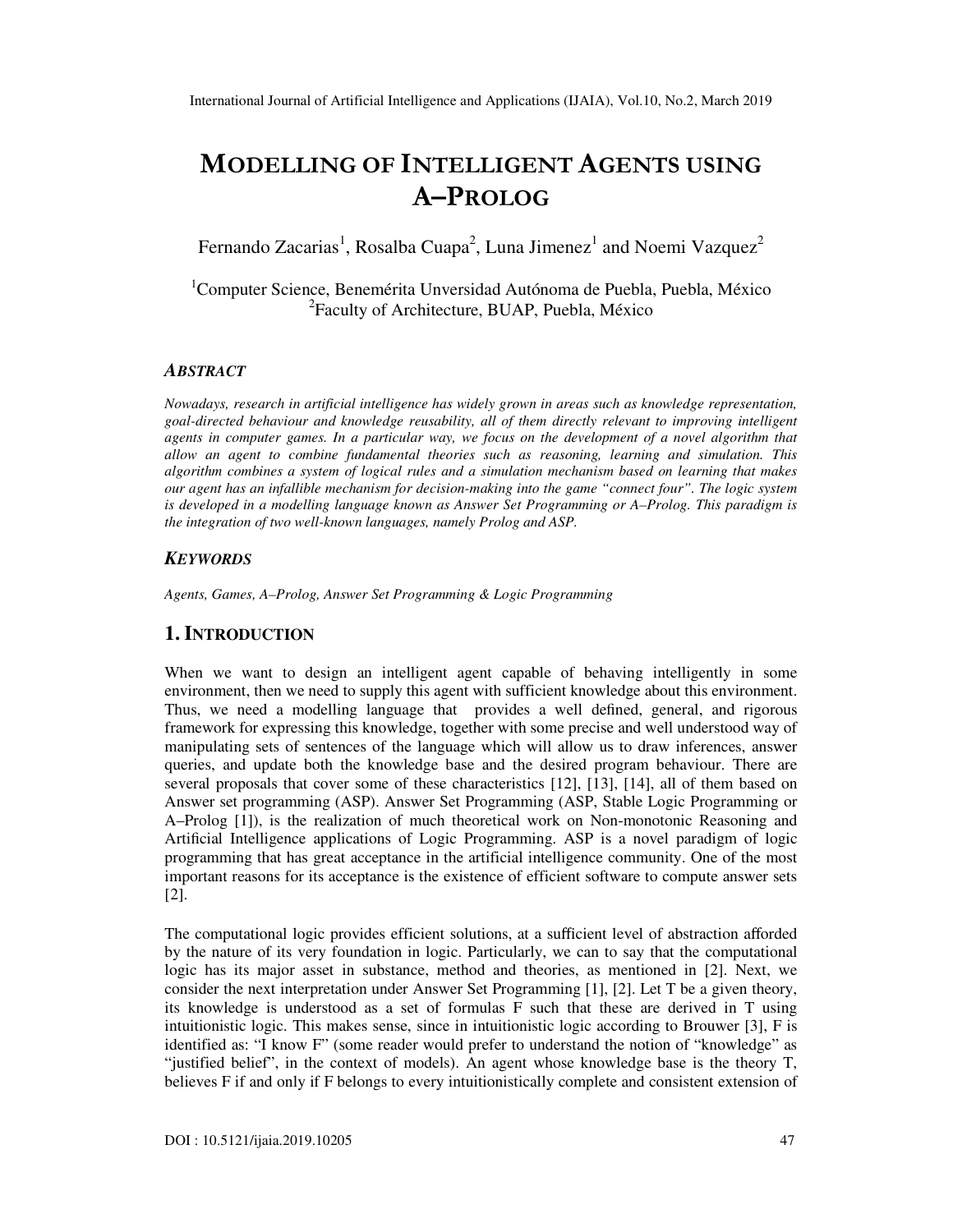T by adding only negated literals (here, "belief" could be better interpreted as "coherent" belief). In a way we agree on what Kowalski affirms, "Logic and Logic Programming need to be put into place: Logic within the thinking component of the observation–thought–action cycle of a single agent, and logic programming within the belief component of thought".

## **2. A–PROLOG AS MODELLING LANGUAGE**

A–prolog provides a simple, expressive and efficient language that can be well suited for modelling the agent rational component into computer science and artificial intelligence. The answer sets for a logic program can be described as the satisfying interpretations for a set of propositional formulae.

## **2.1. Propositional Logic**

We use the language of propositional logic in order to describe rules within logic programs. Formally we consider a language built from an alphabet consisting of atoms:  $p0$ ,  $p1$ , ...; connectives:  $\land$ ,  $\lor$ ,  $\leftarrow$ ,  $\bot$ ; and auxiliary symbols: '(', ')', '.', where  $\land$ ,  $\lor$ ,  $\leftarrow$  are 2-place connectives and ⊥ is a 0-place connective. Formulas are defined as usual. The formula ⊤ is introduced as an abbreviation of  $\perp \leftarrow \perp$ , not F as an abbreviation of  $\perp \leftarrow$  F, and F  $\leftrightarrow$  G as an abbreviation of  $(G \leftarrow F) \wedge (F \leftarrow G)$ . The formula  $F \rightarrow G$  is another way of writing the formula G  $\leftarrow$  F, we use the second form because of tradition in the context of logic programming. We will represent the default negation with  $\neg$ . A signature L is a finite set of atoms. If F is a formula then the signature of F, denoted as LF, is the set of atoms that occur in F. A literal is either an atom a (a positive literal) or a negated atom  $\neg a$  (a negative literal). A logic program is a finite set of formulas. The syntax of formulas within logic programs has been usually restricted to clauses with a very simple structure. A clause is, in general, a formula of the form  $H \leftarrow B$  where H and B are known as the head and body of the clause respectively. Two particular cases of clauses are facts, of the form H  $\leftarrow$  T, and constraints,  $\perp \leftarrow$  B. Facts and constraints are sometimes written as  $H$  and  $\leftarrow$  B respectively.

## **3. INTELLIGENT AGENTS**

The agent technology is a technique widely used in artificial intelligence in the last twenty years. Intelligent agents comprise individual abstract entities that can acts on their own and can to decisions making based on its experiences [9], [15], [16], [18], [19]. Integrating these autonomous intelligent agents into software development substantial improvement problem solving. Furthermore, our intelligent agents possess learning, reasoning and self-organized capability (see figure 1). We have incorporated an intelligent agent in our study due to their highly reliability and competence in solving problems. This intelligent agent provide a medium of deploying an expert in our particular application.

In the figure 2, we show the agent reaction based on its perception and past games (saved in files) programed by the developer. Intelligent agent perceives and acts on the environment deployed.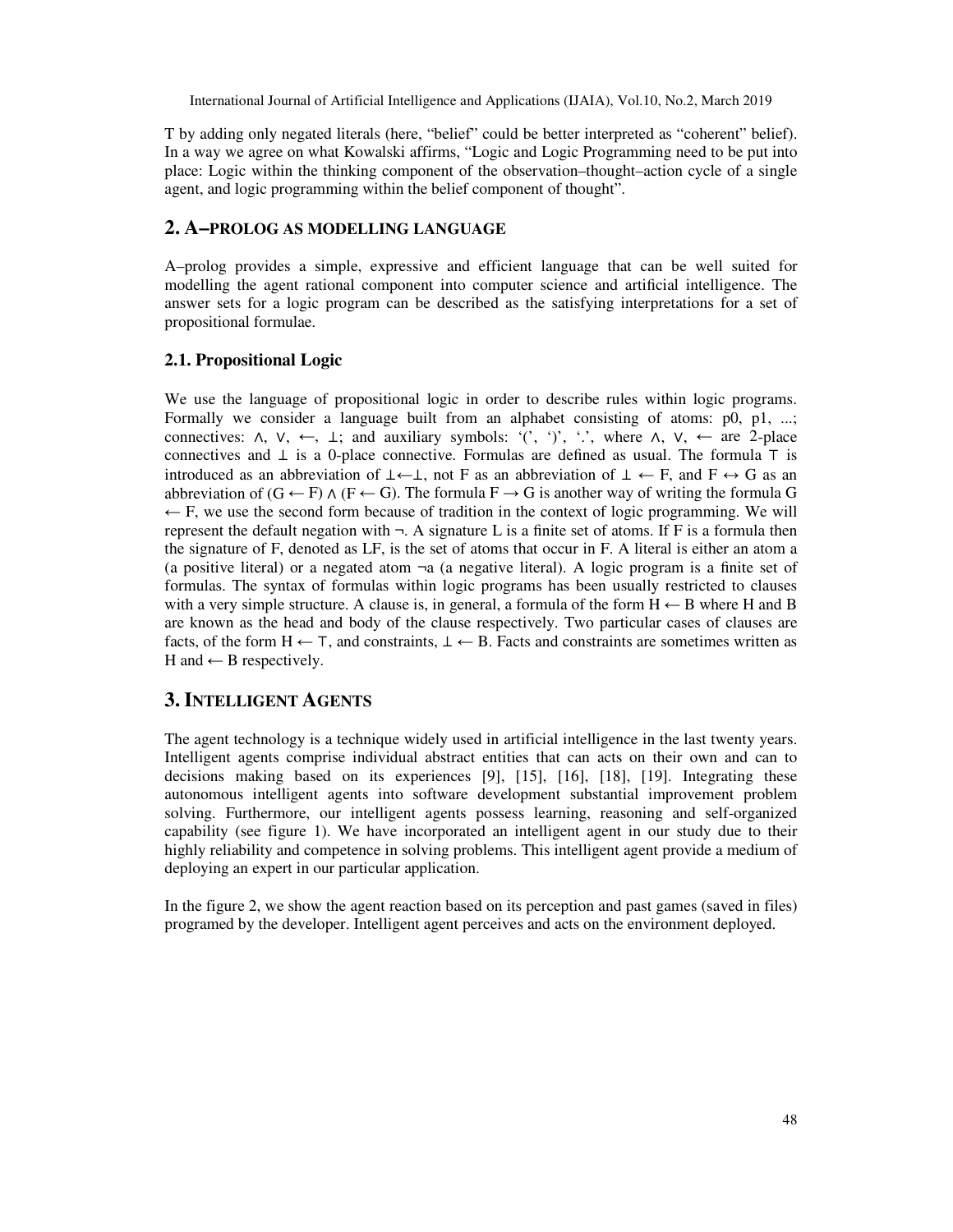



Figure 1. Deatiled structure of an intelligent agent



Figure 2. The Agent Simulation Process

In the figure 2, we show the agent reaction based on its perception and past games (saved in files) programed by the developer. Intelligent agent perceives and acts on the environment deployed.

# **4. CONNECT FOUR**

Connect four is a two-player connection game in which the players first choose a color and then take turns dropping colored discs from the top into a seven-column, six-row vertically suspended grid. The pieces fall straight down, occupying the next available space within the column. The objective of the game is to be the first to form a horizontal, vertical, or diagonal line of four of one's own discs [4]. For classic Connect Four played on 6 high, 7 wide grid, there are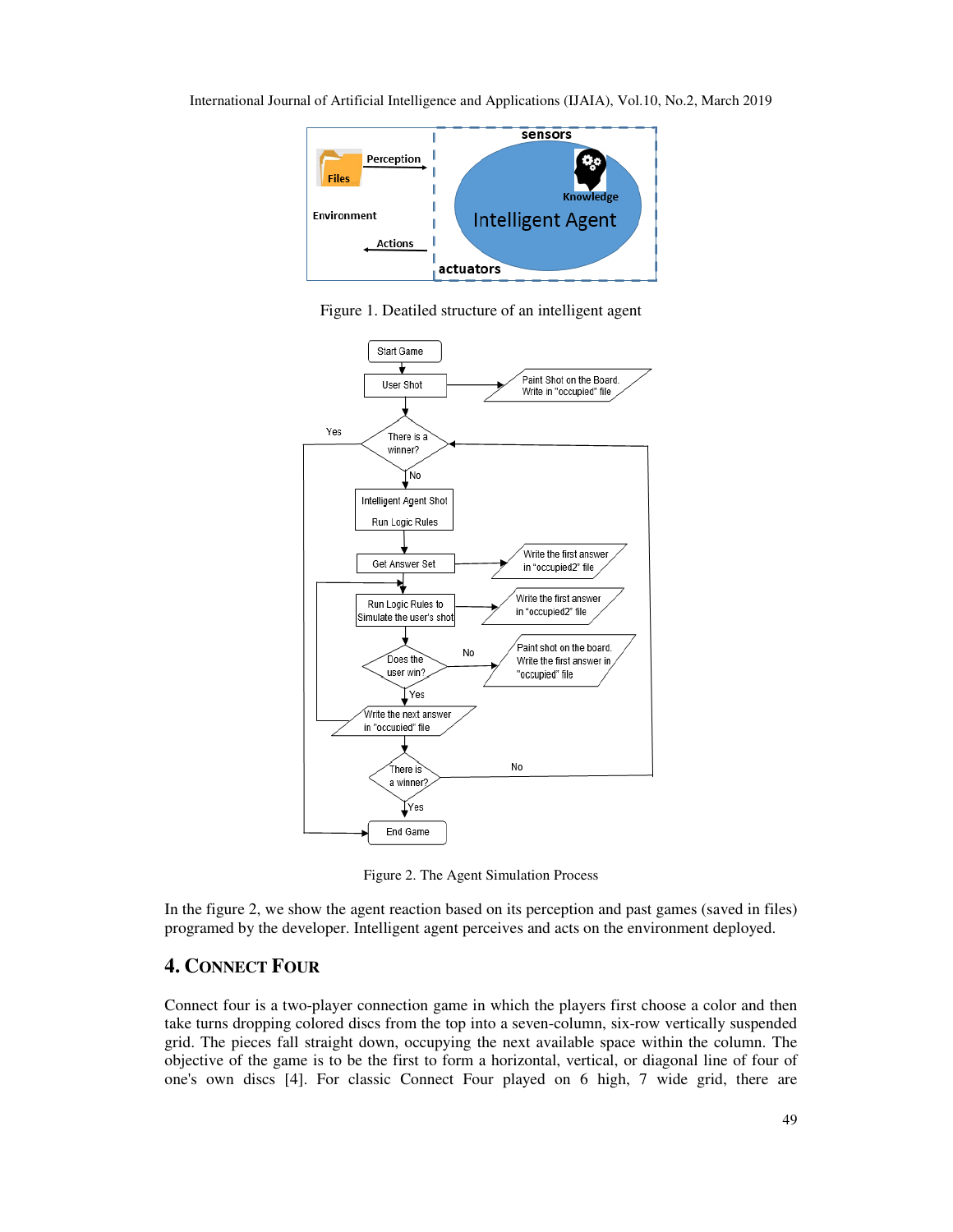4,531,985,219,092 positions [5] for all game boards populated with 0 to 42 pieces. There are several proposals on how to address this problem however, many of these do not guarantee winning. Many people know the rules of the game, but do not know what strategy to play. Thus, in this paper we fill this gap through an agent that covers it through a system of rules combined with a simulation algorithm.

There are some strategies [6], [17] that players can execute to win a game, although they do not ensure that this is the case, for example:

- It is suggested that the game begin in the middle row. This will give your opponent less chance to make a line.
- Plan your movements thinking about what your opponent will do.
- Organize your moves in a way that forces your opponent to throw in a certain place. This can be used for own benefit because you can use these moves as a ladder to get to where your pieces are and make a line.
- In the same way, try to avoid that your pieces serve as a ladder for your opponent.
- Work several lines at the same time, this will give you more options so it will increase your chances of winning.

# **5. LEARNING**

Case based reasoning is an artificial intelligence technique used by many researchers since the eighties. Case based reasoning utilizes a set of cases stored in files, which is the main source of knowledge. This method is based on the idea of making use of previous experience and selecting the most similar previous case to resolve present problem this is because similar problems would definitely have similar answers. Although in our particular case, finding the most similar case to the present problem is not to repeat the same error in the decision making process.

In this study, we use case based reasoning as a problem solving technique that deploys reasoning rules which utilizes similarity search in the file bank whose contents are examples of games previously played in which the player lost that game. These examples are experiences and previously successful cases for addressing present problems. Where all cases are indexed with real data using a database structure based on files for quick and accurate information. Thus, case based reasoning makes reasoning through knowledge and experience, which are utilized as solutions to similar case problems.

In figure 3, we show the general structure of case based reasoning technique. This technique is used to retrieve previous similar case. With this case, the agent generates a similar rule considering not provoking the same error previously produced; guaranteeing that the new decision (the new move) is different to those previously made.

It is important to note that in our development the application of the case based reasoning technique is simple and clear. The agent generates a new rule by changing only the position of the square chosen in the previous similar game found in the base of cases corresponding to the last movement in which he lost the game. To increase the robustness of the intelligent agent based on the case-based reasoning technique, we must continue developing each of the parts that make up the general structure of this technique [10].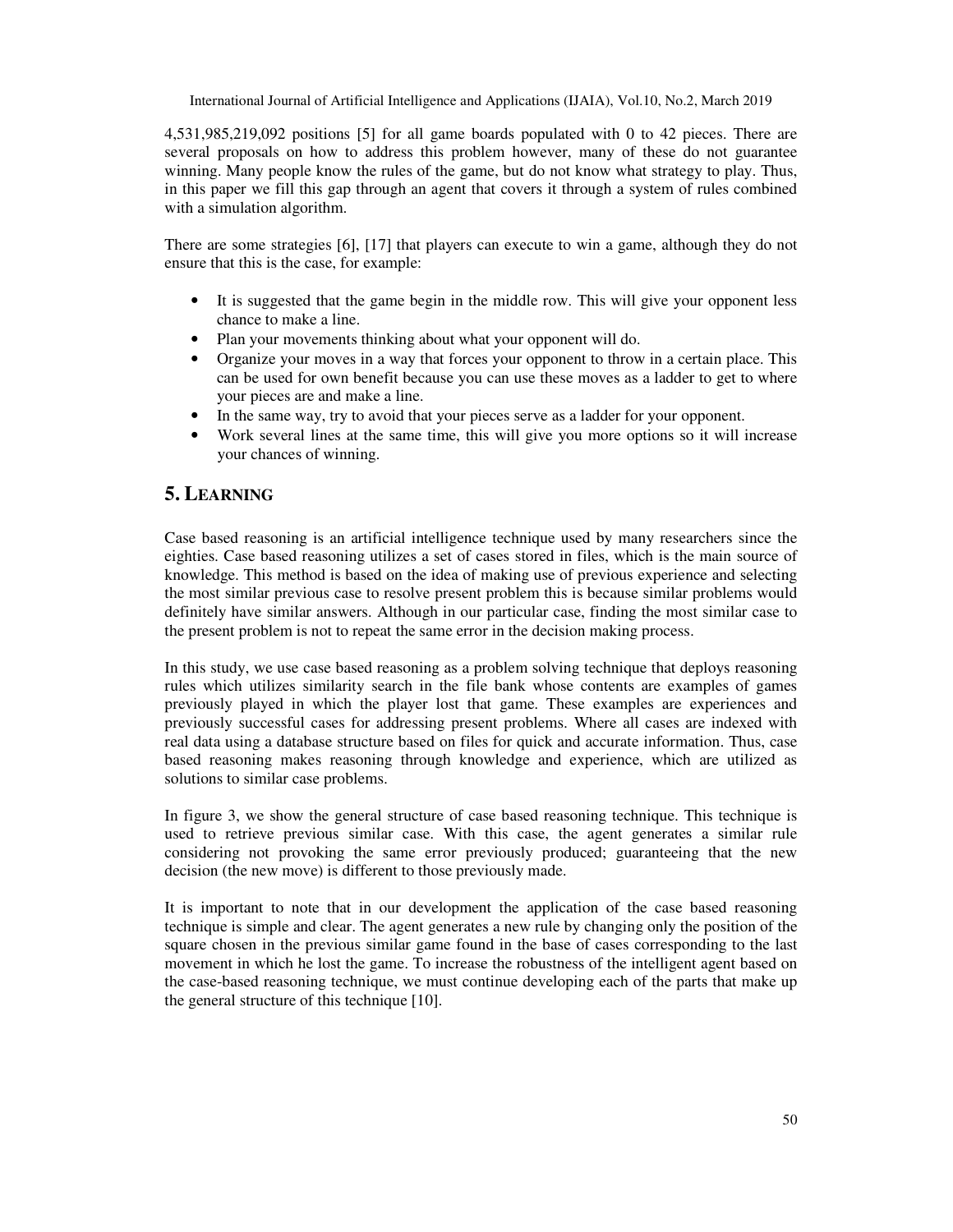

Figure 3. Case Based Reasoning Cycle

#### **6. INFALLIBLE AGENT VIA LEARNING**

For the modelling of the intelligent agent, three fundamental actions are defined that the agent must execute, as well as a simulation process that will lead the agent to make the best decision (the simulation is to anticipate a bad decision, see figure 3).

- 1. The first of these actions is observation, as we have already mentioned, we need to supply this agent with sufficient knowledge about his environment. This agent is able to observe when he knows the current configuration of the game board, the occupied and unoccupied squares.
- 2. The second action of this agent is to update, once it has observed how his environment is then update your information to move to the next action.
- 3. The last action that the agent executes is the reasoning, with the information obtained from the observation and after updating what he knew then he makes a decision that will allow him to execute a response to his environment.

The simulation process has been modelled with the purpose of the agent learning to recognize the patterns in which the game may be lost (the simulation is to anticipate a bad decision and that the agent can choose another movement). In the simulation process, the agent analyses two more levels of depth to determine what is the error committed and in this way to correct the action. Then, the agent performs a backtracking process to change the action chosen by the following answer set generated by A-Prolog. The actions that the intelligent agent executes depend of the logic rules system, this system is developed in a modelling language known as answer set programming (dlv system or A–Prolog) [7]. This system has proven to offer efficiency in the modelling and execution of complex problems.



Figure 4. Smart agent based on A–prolog embedded in our game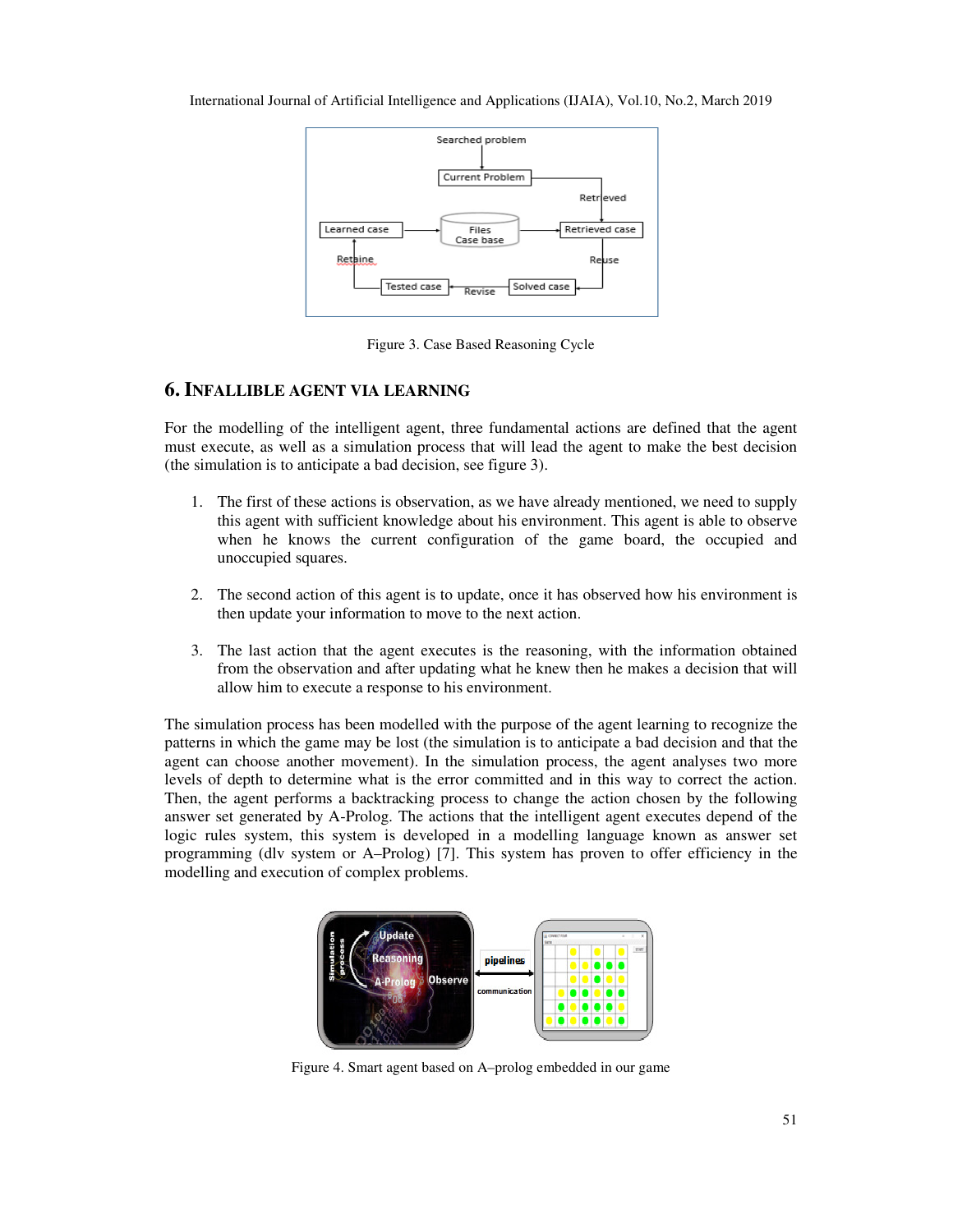## **7. LOGIC RULES SYSTEM**

A logic rule system is a finite set of formulae, for the modelling of this system, the board of the game connect four can be seen as a set of squares, each of these is assigned a coordinate formed by a value on the X axis and another on the Y axis. The values that variable X can take varies from zero to six and the variable Y is from zero to five. Another variable used for modeling the system is the color of the discs assigned to each player. We use two colors: yellow and green; for the definition of formulas only the first letter of each color is used, in case of the square is empty, we use the letter 'e'.

In the language of propositional logic, the description of the state of a square is considered a fact, here is an example, which denotes that the square whose coordinates are  $X = 3$  and  $Y = 0$  is occupied by a green disc:

### square  $(3,0, g)$ .

To describe the configuration of the board, the intelligent agent reads from a text file the description of each of the occupied and unoccupied squares (knowledge as facts). The agent based on the update of the information that has been observed, the logical rules system is executed in order to choose its best movement. This logical rules system is divided into three subsets: win, block and build.

To define the rules of the system, clauses are defined with a simple structure of the form  $H \leftarrow B$ , for our modeling, H represents the formula that the agent uses to generate its set of solutions and B are the facts that are obtained from the observation-update, serve for the construction of the clause.

 $w(X, Y, y)$  :- square $(X, Y, e)$ , square $(Z, A, y)$ ,  $X = Z + 1$ ,  $Y = A + 1$ , square(W, B, y),  $W=X+1$ ,  $B=Y+1$ , square $(R, C, y)$ , R=X+2. C=Y+2.

This code segment is an example of a clause of the winning subset since the head of the clause starts with the letter "w" (winner). For our agent, that clause means that it can execute a winning action in the X, Y coordinates with the disc of yellow color, this if the facts of the body of the clause are satisfy. This means that the square to occupy is empty and the others occupied squares form a line of four discs of the same color. Each set of formulae verifies the squares that are occupied and those that are empty. The clauses to obtain the winning actions must satisfy that three squares are in horizontal, vertical or diagonal line and that the fourth disc can be placed in that same line, i.e., the clause is satisfied when it is possible to place four discs in a line.

The set of rules to execute the action of blocked is modeled in the same way as the rules to win. In this case, the clause is satisfied when the facts of the clause body are satisfied. This is the case where the opponent has placed three disks in line, then, the agent blocks that play by placing a disc in the proper coordinate.

When our agent must build his game or develop strategies that lead him to win, he must validate that he cannot win or block. Therefore, it is said that it can occupy a square to start the construction of a game, in other words, when the agent does not recognize any configuration to block or win then builds a game to achieve his goal. The clauses for the modeling of this action have the same structure as the previous two. As part of this observation, the agent is able to recognize if there is a winning player. To execute that action is also model a set of clauses, with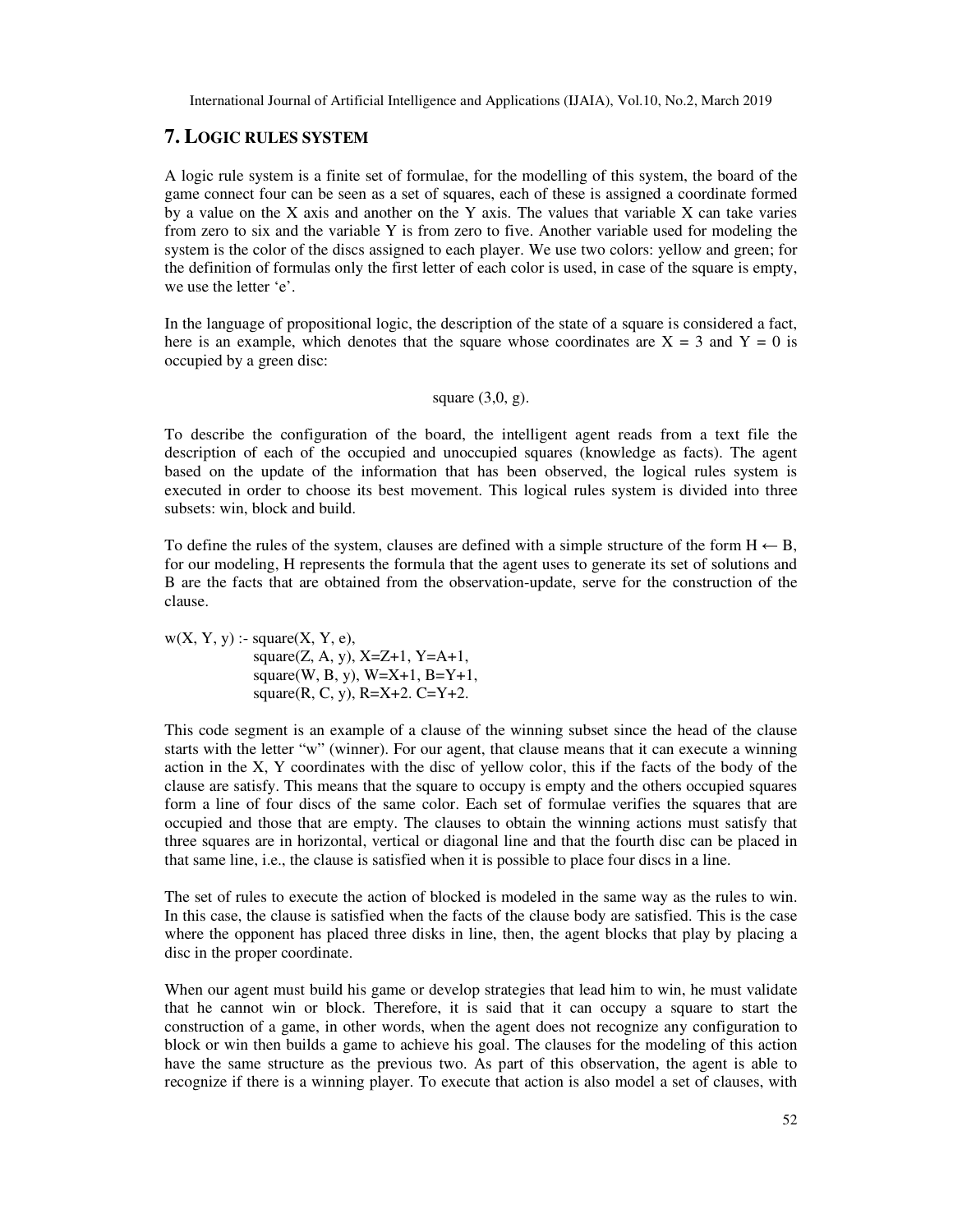the same structure as the actions to win, block and build, the body of these clauses is satisfied when four squares have been found with disks of the same color in a horizontal, diagonal or vertical line.

The communication between the agent and the user (user-interface or environment) is done through pipelines (in a similar way to what unix does). The information of occupied and unoccupied squares is obtained when the agent needs to observe, that information is what fills the formulas modeled in the body of the clauses of the logical rules system. Then, the agent updates what he knows about his surroundings based on new information obtained from observation. In this way, the rule system will be executed with updated knowledge. The logical rules system modeled in A-Prolog provides our agent with a set of answers sets, which indicate the action to be executed (win, block, build), then we say that the agent has reasoned, thus fulfilling its basic cycle.

To make our agent capable of learning, it is necessary to introduce a new action, namely, the simulation process. This simulation process will allow our agent to anticipate possible erroneous movements that lead him to lose the game. However, if even with this process the agent loses, it is at this point that the agent will save the entire game in order to learn from it through the technique known as case-based reasoning.

## **8. SIMULATION PROCESS**

One of the strategies we use when we play connect four is to plan our movements thinking about what your opponent will do. This strategy is the basis for the modeling of the simulation process, i.e., the agent is able to simulate the next action of his opponent and observe if the configuration generated causes that our agent to lose. If that happens then he must decide to place his disc in other coordinates different from those he had used before simulating the action of his opposing player. For this, our agent will choose the next answer set generated by A–Prolog. Furthermore, if there are no more answer sets, the agent applies case based reasoning (described in section V. Learning), that is, applies the rule generated from the game that is most similar to the current one. In this way, the agent guarantees that the configuration generated with his new choice will not lead him to a failure already foreseen. The algorithm designed to implement the simulation process is as follows:

```
Start <Simulation Process> 
if (turn_agent) 
execute A–Prolog<logic_rules_system.txt> 
           <observation_file.txt><update_file.txt> 
  read<answer_set_file.txt>
  get < X, Y> update <square_occupied.txt> 
execute A–Prolog<logic_rules_system_user.txt> 
          get <X,Y> for simulated action user 
                update <square_occupied.txt> 
                execute A–Prolog<win.txt> 
                if(user==win) 
\{ X←X1 
                 Y←Y1 
                square(X1,Y1,y) } 
                else
```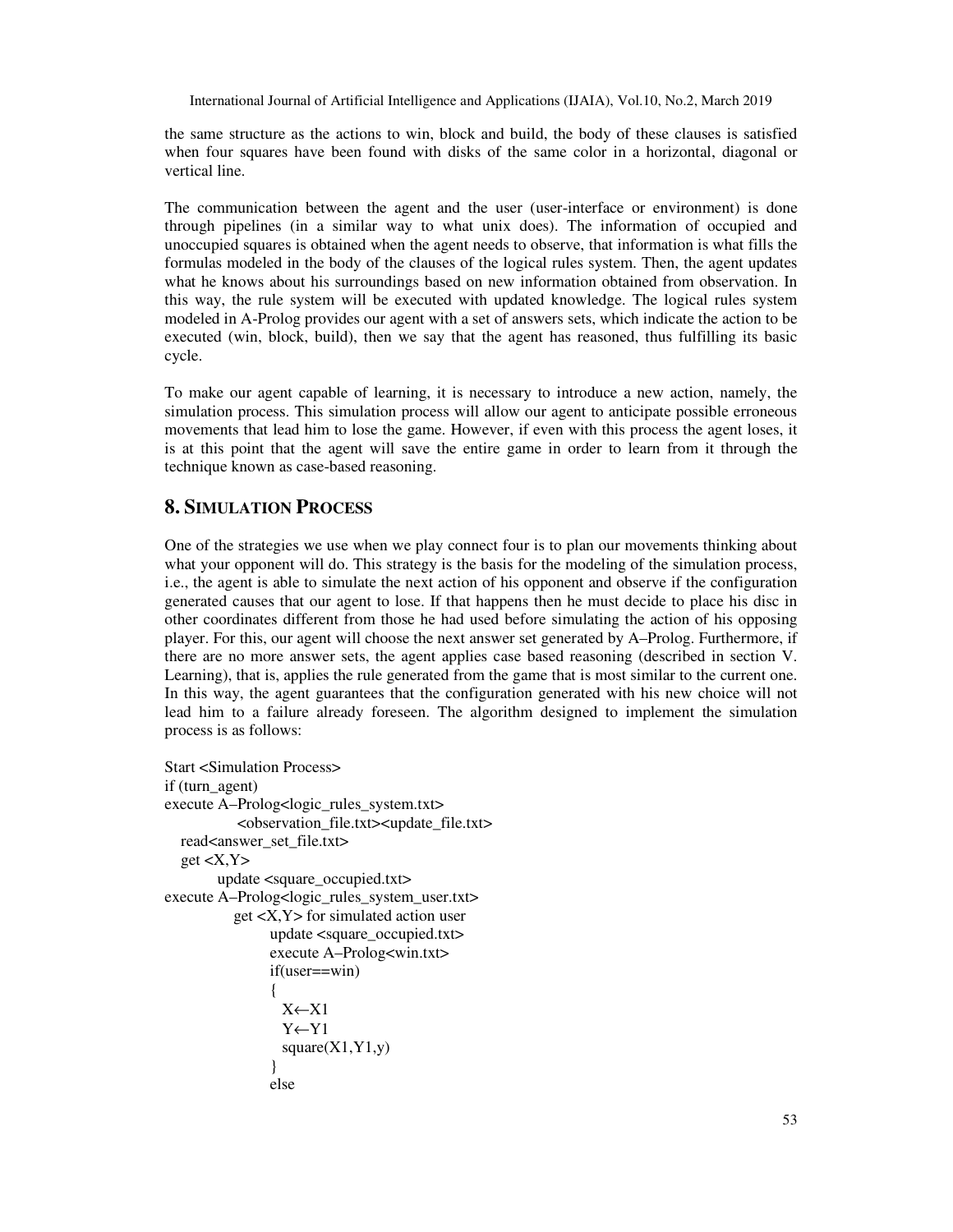$$
\{\begin{array}{c}\n\{X \leftarrow X \\
Y \leftarrow X \\
square(X1, Y1, y)\n\}\n\end{array}
$$
\n
$$
\{\begin{array}{c}\n\text{square}(X1, Y1, y)\n\end{array}
$$
\n
$$
\{\begin{array}{c}\n\text{square}(X1, Y1, y)\n\end{array}
$$
\n
$$
\{\begin{array}{c}\n\text{space} = \text{win}\} \\
\text{end Simulation process}\n\}
$$
\n
$$
\text{else } (\text{turn_user}) \\
\text{End Simulation Process}
$$

The main objective of the simulation process is the learning that the agent can ac-quire from this process. This means that the agent recognizes the configurations of his environment in which he loses the game. It is necessary that these configurations be stored for future analysis (using the weka system [8]). The figure 3 shows the data flow of the game connects four, you can see the inclusion of the simulation process within the system.

## **9. FINDINGS**

Table 1 shows the number of games that the intelligent agent has won after playing 100 times the game of connect four vs. a human user, it can be seen that in the first row, the data correspond to games without the agent making use of the simulation process. Here the difference of games won between the user and the agent is only two sets. In this version, there are different patterns that the agent is not able to recognize, which can be recognized by a user after at least 4 games.

The second row corresponds to the games in which the agent makes use of the simulation process; the difference between the winning games is a little greater with respect to the version without simulation. Although the simulation process allowed the agent to avoid certain patterns that led him to lose, it is not enough since there are some that are not yet observed by the agent, these patterns were more difficult to recognize by the user, since it took at least 10 games to find one.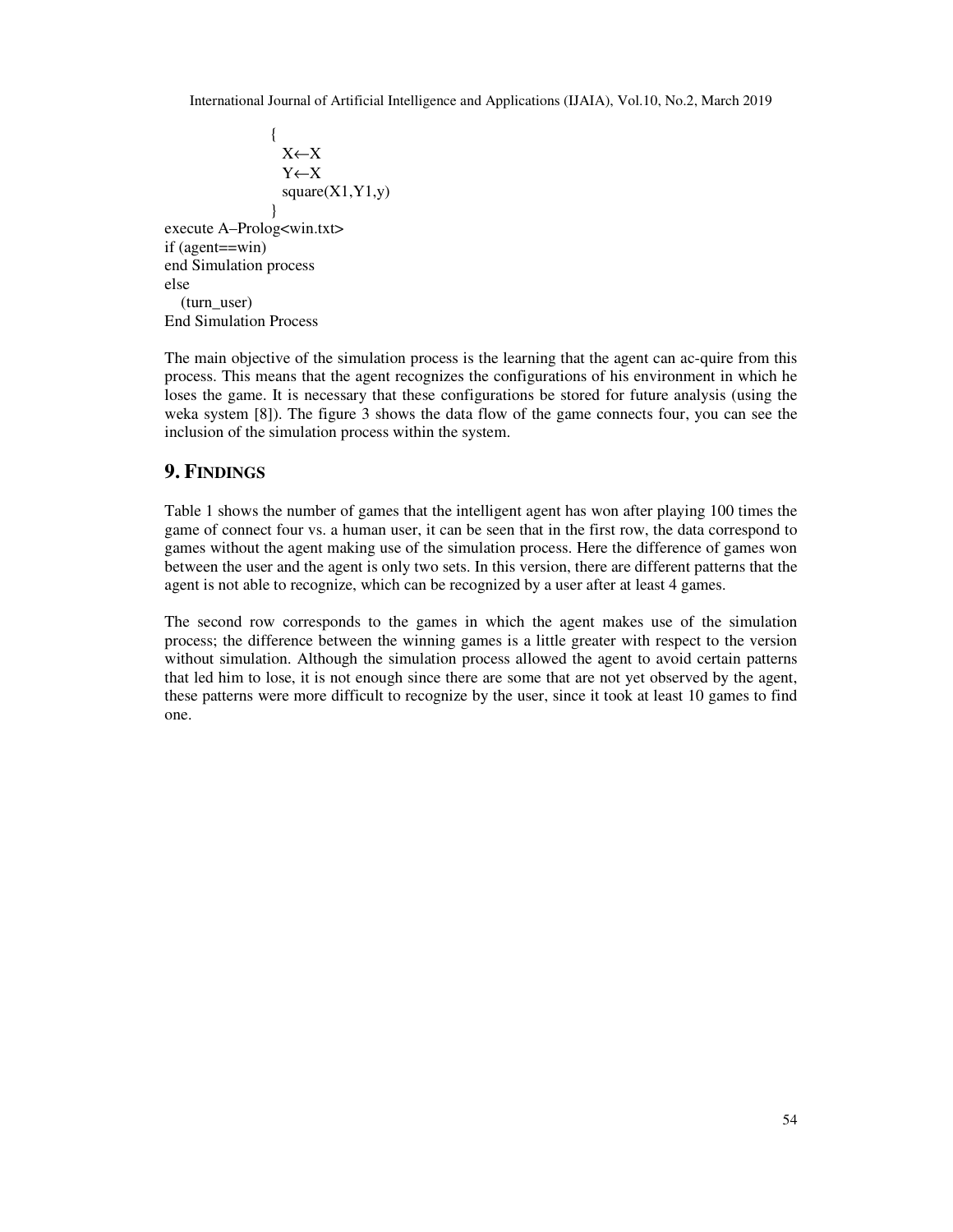

Figure 5. Game Flow Diagram Connect Four

| raone 1. Intemgent <i>i</i> igent recentis |                              |                                               |                                  |              |
|--------------------------------------------|------------------------------|-----------------------------------------------|----------------------------------|--------------|
| Version                                    | <b>Number</b><br>οf<br>qames | <b>Matches won</b><br>by Intelligent<br>Agent | <b>Matches</b><br>won by<br>User | Tied<br>game |
| Without Simulation<br>Process              | 200                          | 162                                           | 35                               | 3            |
| With Simulation<br>Process                 | 200                          | 194                                           | 5                                |              |

|  |  | Table 1. Intelligent Agent Records |
|--|--|------------------------------------|
|--|--|------------------------------------|

# **10. CONCLUSIONS AND FUTURE WORK**

Papers Connect four game is based on logic strategies, the implementation of an intelligent agent as an opponent is a task that involves the modeling of a logical rules system that can describe certain strategies for the agent to execute the pertinent action to in order to achieve your goal: win the game.

When the intelligent agent was implemented solely based on the logical rules system, it showed a competitive behavior at a medium level, executing the basic actions of winning, blocking and building in an accurate way; however, after many tests we noticed that it was necessary to implement more rules through of case based reasoning technique. The CBR technique is based on a set of problems already played. Given a new problem, the most similar problem of the set of problems played is looked for the adaptation of the solution of the most similar problem is returned (adaptation). If the new case or problem solved is correct and representative (revision stage), it is learned (learning stage).

When the simulation process was implemented, the agent's response was raised to a higher level than when he only used the logical rules, now he can recognize when one of his actions generates a configuration contrary to his objective and then changes the response obtained from the logical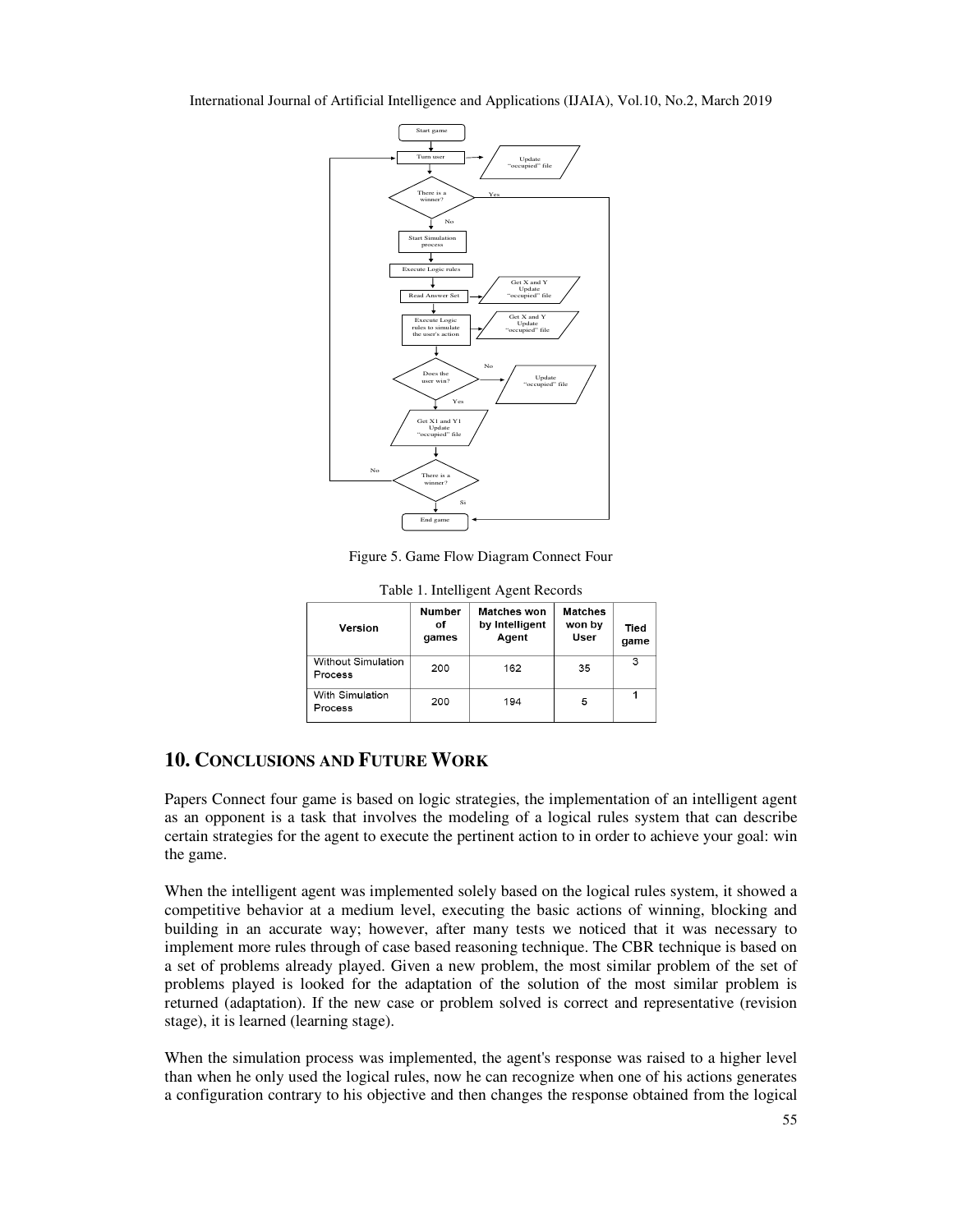rules system. However, the simulation process does not generate an agent capable of learning, it is necessary to store certain items that are identified as patterns that lead the agent to lose the game.

Once these patterns are identified and, stored then it is necessary to perform an analysis and stored, then it is necessary to perform an analysis and processing by using software for knowledge analysis that will give us an answer if it is necessary to generate more rules in order for the agent to acquire learning.

With respect to case based reasoning technique, much work must be done to be able to incorporate the capabilities of agent learning. The case based reasoning cycle possess the capabilities to learn from past and present experiences, thus case based reasoning is a suitable technique appropriate for dealing with the complex decision making [11].

In adaptation, we need to incorporate formal algorithms that support the way in which similarities are sought, as well as the way in which new rules are generated from previous game. In addition, it is necessary to develop efficient algorithms in the way in which formal learning is generated, in order to be able to generalize it and be able to apply it to various problems. Thus, the main objective of this proposal is to define a methodology for the generalization of this game to "Connect k", an interesting problem to analyse.

## **ACKNOWLEDGEMENT**

The authors wish to thank Conacyt for their support of this research. Likewise, we would like to thank the support received from the academic group of combinatorial algorithms and learning. Furthermore, the first and third authors would like to thank the support received from PRODEP. Finally, the second, fourth and fifth authors wish to thank the support received from the faculty of architecture.

#### **REFERENCES**

- [1] M. Gelfond and V. Lifschitz: The Stable Model Semantics for Logic Programming Proceedings of the Fifth International Conference on Logic Programming (ICLP), pages 1070-1080, 1988.
- [2] Nicola Leone, Gerald Pfeifer, Wolfgang Faber, Thomas Eiter, Georg Gottlob, Christoph Koch, Cristinel Mateis, Simona Perri, Francesco Scarcello. "The DLV System for Knowledge Representation and Reasoning", October 2002.
- [3] Brouwer L. E. J. (trans. by Arnold Dresden). "Intuitionism and Formalism". Bull. Amer. Math. Soc. 20 (2): pp.:81–96. doi:10.1090/s0002-9904-1913-02440. MR 1559427, 1913.
- [4] https://en.wikipedia.org/wiki/Connect\_Four.
- [5] Number of legal 7 X 6 Connect-Four positions after n plies, Online Encyclopedia of Integer Sequences, 2003.
- [6] https://www.aboutespanol.com/conecta-cuatro-2077685.
- [7] Dlv System: http://www.dlvsystem.com/
- [8] Weka 3: Data Mining Software in Java. https://www.cs.waikato.ac.nz/ml/weka/
- [9] Zhao C, Zhao X, Tan Z, Yan X. Research on multiagent system model of diesel engine fault diagnosis by case-based reasoning. First International Conference on Innovative Computing, Information and Control 2006; 386-389